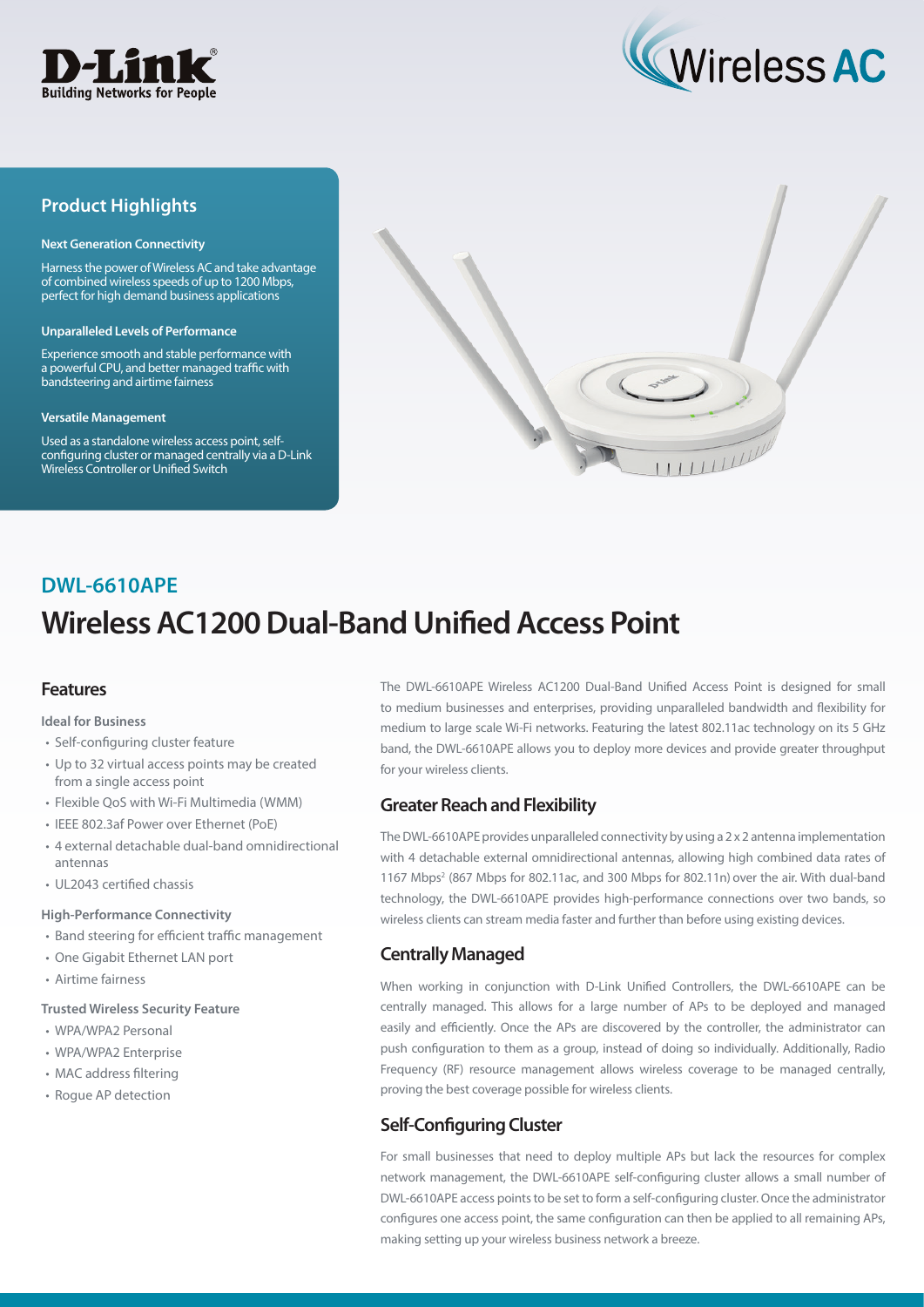

## **DWL-6610APE Wireless AC1200 Dual-Band Unified Access Point**

## **Performance Upgrade**

The DWL-6610APE features an upgraded CPU, providing increased performance over its predecessor. The 4 external omnidirectional antennas extend the range of the wireless signal, eliminating dead spots and filling hard-to-reach places. Band steering technology enables the DWL-6610APE to balance the load between its two radios rather than forcing all users onto the 2.4 GHz band, allowing for smooth streaming of video, seamless browsing, and fast downloads for mobile devices. Airtime fairness ensures that equal airtime is given to each client, providing increased performance even if slower devices are connected.

### **Automatic RF Management**

When access points are deployed in close proximity to each other, there may be interference between channels if RF management is not implemented. When a DWL-6610APE senses a neighbour nearby, it will automatically select a non-interfering channel. This greatly reduces RF interference and will allow the administrator to deploy APs more densely. To further minimise interference, when a nearby AP is on the same channel, the DWL-6610APE will automatically lower its transmission power<sup>1</sup>. When, for whatever reason, the nearby AP is no longer present, the DWL-6610APE will increase its transmission power to expand coverage.

## **Quality of Service**

The DWL-6610APE supports 802.1p Quality of Service (QoS) for enhanced throughput and better performance of time-sensitive traffic like VoIP and video streaming. The DWL-6610APE supports Wi-Fi Multimedia (WMM), so in the event of network congestion, time-sensitive traffic can be given priority ahead of other traffic. Furthermore, when a number of DWL-6610APE units are in close proximity to each other, an access point will refuse new association requests once its resources are fully utilised, allowing the association request to be picked up by a neighbouring unit, distributing the load over multiple APs.



If the worst should happen to your network you need the very best support and fast. Downtime costs your business money. D-Link Assist maximises your uptime by solving technical problems quickly and effectively. Our highly trained technicians are on standby around the clock, ensuring that award-winning support is only a phone call away.

With a choice of three affordable service offerings covering all D-Link business products, you can select the package that suits you best:

#### **D-Link Assist Gold - for comprehensive 24-hour support**

D-Link Assist Gold is perfect for mission-critical environments where maximum uptime is a high priority. It guarantees four hour around-the-clock response. Cover applies 24/7 for every day of the year including holidays.

#### **D-Link Assist Silver - for prompt same-day assistance**

D-Link Assist Silver is designed for 'high availability' businesses that require rapid response within regular working hours. It provides a four hour response service Monday to Friday from 8am to 5pm, excluding holidays.

### **D-Link Assist Bronze - for guaranteed response on the next business day**

D-Link Assist Bronze is a highly cost-effective support solution for less critical environments. Response is guaranteed within eight business hours Monday to Friday from 8am to 5pm, excluding holidays.

D-Link Assist can be purchased together with any D-Link business product. So whether you're buying switching, wireless, storage, security or IP Surveillance equipment from D-Link, your peace of mind is guaranteed. D-Link Assist also offers installation and configuration services to get your new hardware working quickly and correctly.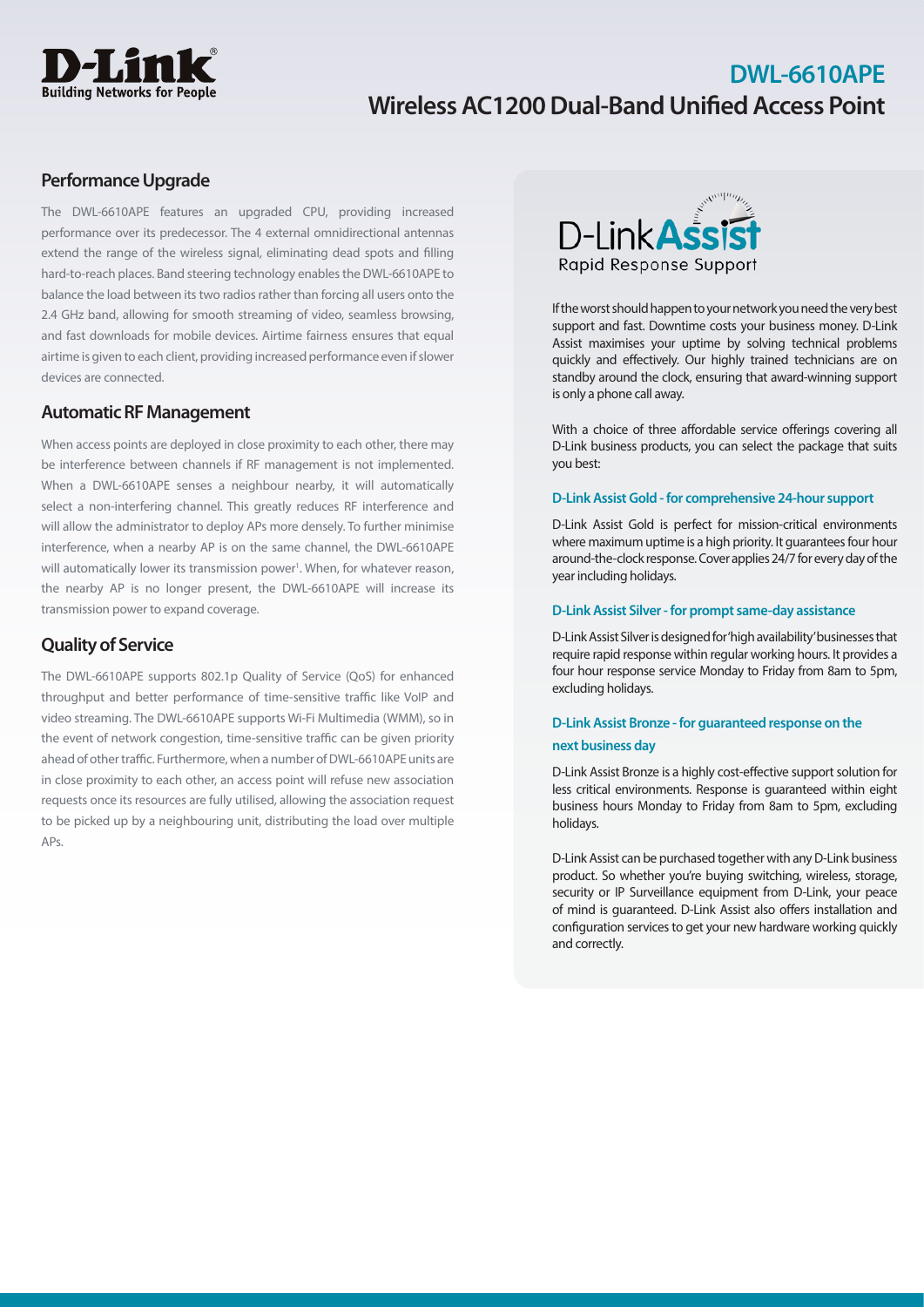

## **DWL-6610APE Wireless AC1200 Dual-Band Unified Access Point**

| <b>Technical Specifications</b> |                                                                          |                                                        |
|---------------------------------|--------------------------------------------------------------------------|--------------------------------------------------------|
| General                         |                                                                          |                                                        |
| Interfaces                      | · 802.11b/g/n 2.4 GHz wireless<br>· 802.11ac/a/n 5 GHz wireless          | • 10/100/1000BASE-T LAN (PoE) port                     |
| Antenna                         | • 4 x detachable external dual-band omnidirectional<br>antennas          | • 4 dBi for 5 GHz, 3 dBi for 2.4 GHz                   |
| Functionality                   |                                                                          |                                                        |
| <b>Operating Frequency</b>      | • 2400 to 2483.5 MHz                                                     | • 5150 to 5850 MHz                                     |
| <b>Operating Channels</b>       | • 1 to 13 channels for 2.4 GHz band (per country code)                   | • 36 to 165 channels for 5 GHz band (per country code) |
| System Management               | • Web-based user interface (HTTP/HTTPs)<br>· Serial console (RJ-45)      | • SNMP (v1/v2c/v3)<br>• Telnet/SSH                     |
| Security                        |                                                                          |                                                        |
| <b>SSID Security</b>            | • Up to 32 SSIDs, 16 per radio<br>• 802.1Q VLAN                          | • Station Isolation                                    |
| <b>Wireless Security</b>        | • WPA Personal/Enterprise                                                | • AES and TKIP                                         |
| Detection & Prevention          | • Rogue and valid AP classification                                      |                                                        |
| Authentication                  | • MAC address filtering                                                  |                                                        |
| Physical                        |                                                                          |                                                        |
| <b>Dimensions</b>               | · 205 x 39 mm (8.07 x 1.54 in.)                                          |                                                        |
| Weight                          | • 0.476 kg (1.05 lbs)                                                    |                                                        |
| Power Supply                    | · 12 V/1.5 A external power adapter (not included)                       | • 802.3af PoE                                          |
| Max Power Consumption           | $\cdot$ 10.2 watts                                                       |                                                        |
| Enclosure                       | · Bottom cover - plastic<br>• Top cover - plastic                        | • UL2043 certified chassis                             |
| Temperature                     | • Operating: 0 to 40 °C (32 to 104 °F)                                   | • Storage: -20 to 65 °C (-4 to 149 °F)                 |
| Humidity                        | • Operating: 10% to 90% non-condensing                                   | • Storage: 5% to 95% non-condensing                    |
| Certifications                  | $\cdot$ CE<br>$\cdot$ FCC<br>$\cdot$ IC<br>$\cdot$ cUL+UL<br>$\cdot$ LVD | $\cdot$ RCM<br>$\cdot$ NCC<br>• BSMI<br>• UL2043       |

## **Radio Patterns**

## 2.4 GHz Antenna Ceiling Mounted